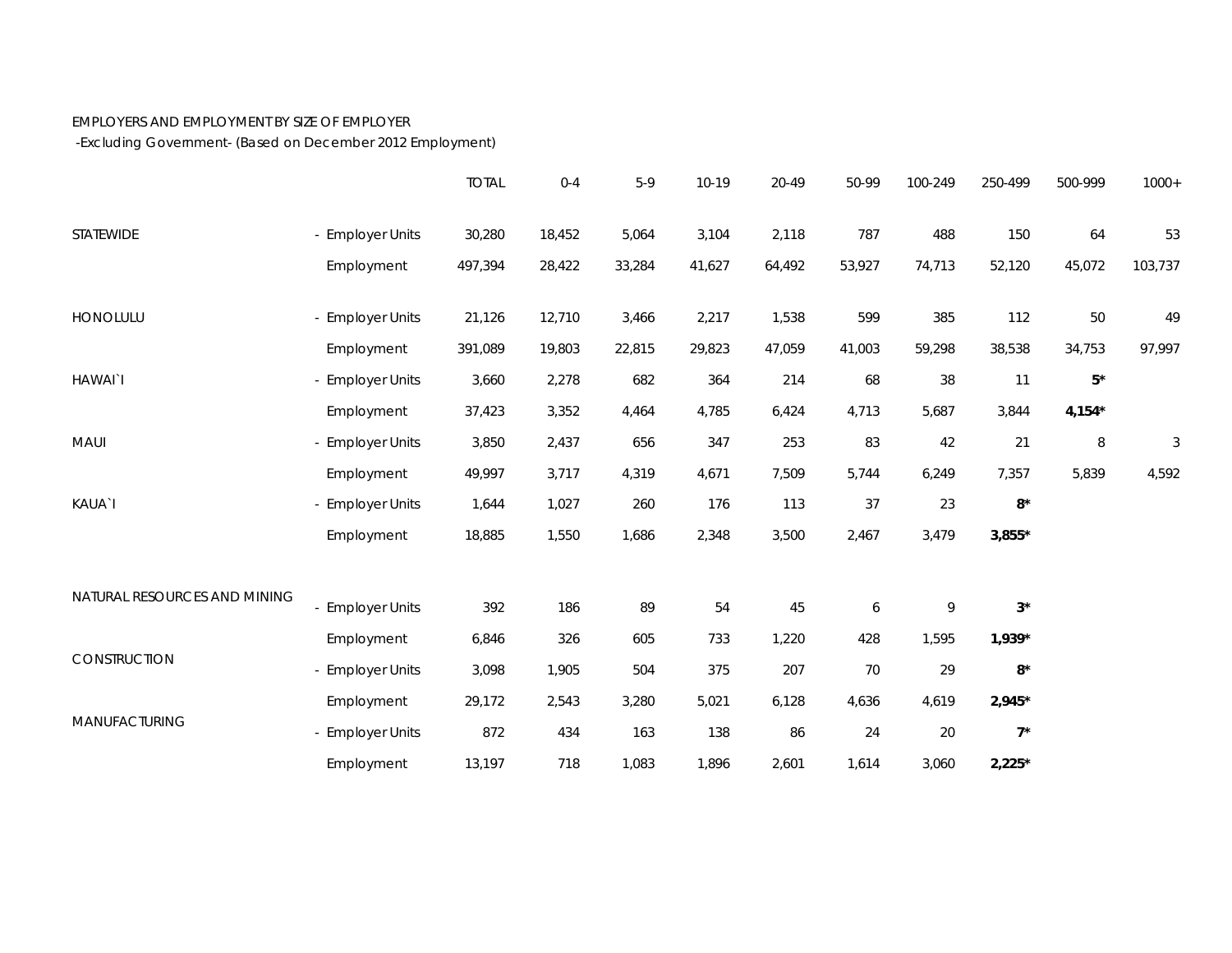## EMPLOYERS AND EMPLOYMENT BY SIZE OF EMPLOYER

-Excluding Government- (Based on December 2012 Employment)

|                                                                                                                           |                       | <b>TOTAL</b> | $0 - 4$ | $5-9$ | 10-19 | 20-49          | 50-99       | 100-249 | 250-499        | 500-999   | $1000+$        |
|---------------------------------------------------------------------------------------------------------------------------|-----------------------|--------------|---------|-------|-------|----------------|-------------|---------|----------------|-----------|----------------|
| <b>WHOLESALE TRADE</b>                                                                                                    | - Employer Units      | 1,895        | 1,201   | 301   | 194   | 144            | 29          | 23      | $3^{\star}$    |           |                |
|                                                                                                                           | Employment            | 17,303       | 1,832   | 1,954 | 2,556 | 4,433          | 1,891       | 3,584   | $1,053*$       |           |                |
| RETAIL TRADE                                                                                                              | - Employer Units      | 2,937        | 1,519   | 612   | 370   | 241            | 82          | 70      | 17             | 14        | 12             |
|                                                                                                                           | Employment            | 74,598       | 2,792   | 4,039 | 4,896 | 7,634          | 5,759       | 11,189  | 5,309          | 9,667     | 23,313         |
| <b>TRANSPORTATION AND UTILITIES</b>                                                                                       | - Employer Units      | 815          | 385     | 150   | 98    | 89             | 47          | 24      | 13             | 5         | $\overline{4}$ |
|                                                                                                                           | Employment            | 28,787       | 580     | 982   | 1,360 | 2,648          | 3,261       | 3,936   | 4,447          | 3,270     | 8,303          |
| <b>INFORMATION</b>                                                                                                        | - Employer Units      | 512          | 357     | 60    | 34    | 30             | 11          | 15      | $5^\star$      |           |                |
|                                                                                                                           | Employment            | 8,682        | 388     | 399   | 457   | 930            | 816         | 2,200   | $3,492*$       |           |                |
| <b>FINANCE AND INSURANCE</b>                                                                                              | - Employer Units      | 1,017        | 718     | 125   | 72    | 49             | 21          | 24      | $\sqrt{3}$     | $5^\star$ |                |
|                                                                                                                           | Employment            | 17,997       | 1,137   | 809   | 971   | 1,477          | 1,428       | 3,324   | 918            | 7,933*    |                |
| REAL ESTATE AND RENTAL AND<br><b>LEASING</b>                                                                              | - Employer Units      | 1,568        | 1,156   | 214   | 114   | 49             | 22          | 9       | $4^*$          |           |                |
|                                                                                                                           | Employment            | 11,362       | 1,878   | 1,384 | 1,543 | 1,517          | 1,557       | 1,295   | $2,188*$       |           |                |
| PROFESSIONAL AND TECHNICAL<br><b>SERVICES</b>                                                                             | - Employer Units      | 4,072        | 3,074   | 495   | 279   | 150            | 52          | 18      | $\overline{4}$ |           |                |
|                                                                                                                           | Employment            | 22,730       | 4,116   | 3,221 | 3,729 | 4,541          | 3,377       | 2,568   | 1,178          |           |                |
| MANAGEMENT OF COMPANIES AND<br><b>ENTERPRISES</b>                                                                         | - Employer Units      | 183          | 131     | 23    | 17    | $\overline{4}$ | $8^{\star}$ |         |                |           |                |
|                                                                                                                           | Employment            | 1,945        | 161     | 152   | 235   | 120            | $1,277*$    |         |                |           |                |
| ADMINISTRATIVE & SUPPORT & WASTE<br><b>MANAGEMENT &amp; REMEDIATION</b><br><b>SERVICES</b><br><b>EDUCATIONAL SERVICES</b> | <b>Employer Units</b> | 2,123        | 1,315   | 304   | 185   | 157            | 81          | 53      | 18             | 5         | 5              |
|                                                                                                                           | Employment            | 52,773       | 1,881   | 1,989 | 2,536 | 4,889          | 5,611       | 8,068   | 6,486          | 3,390     | 17,923         |
|                                                                                                                           | - Employer Units      | 590          | 339     | 84    | 70    | 53             | 19          | 17      | $\sqrt{3}$     | $5*$      |                |
|                                                                                                                           | Employment            | 15,158       | 421     | 568   | 973   | 1,616          | 1,261       | 2,636   | 939            | $6,744*$  |                |